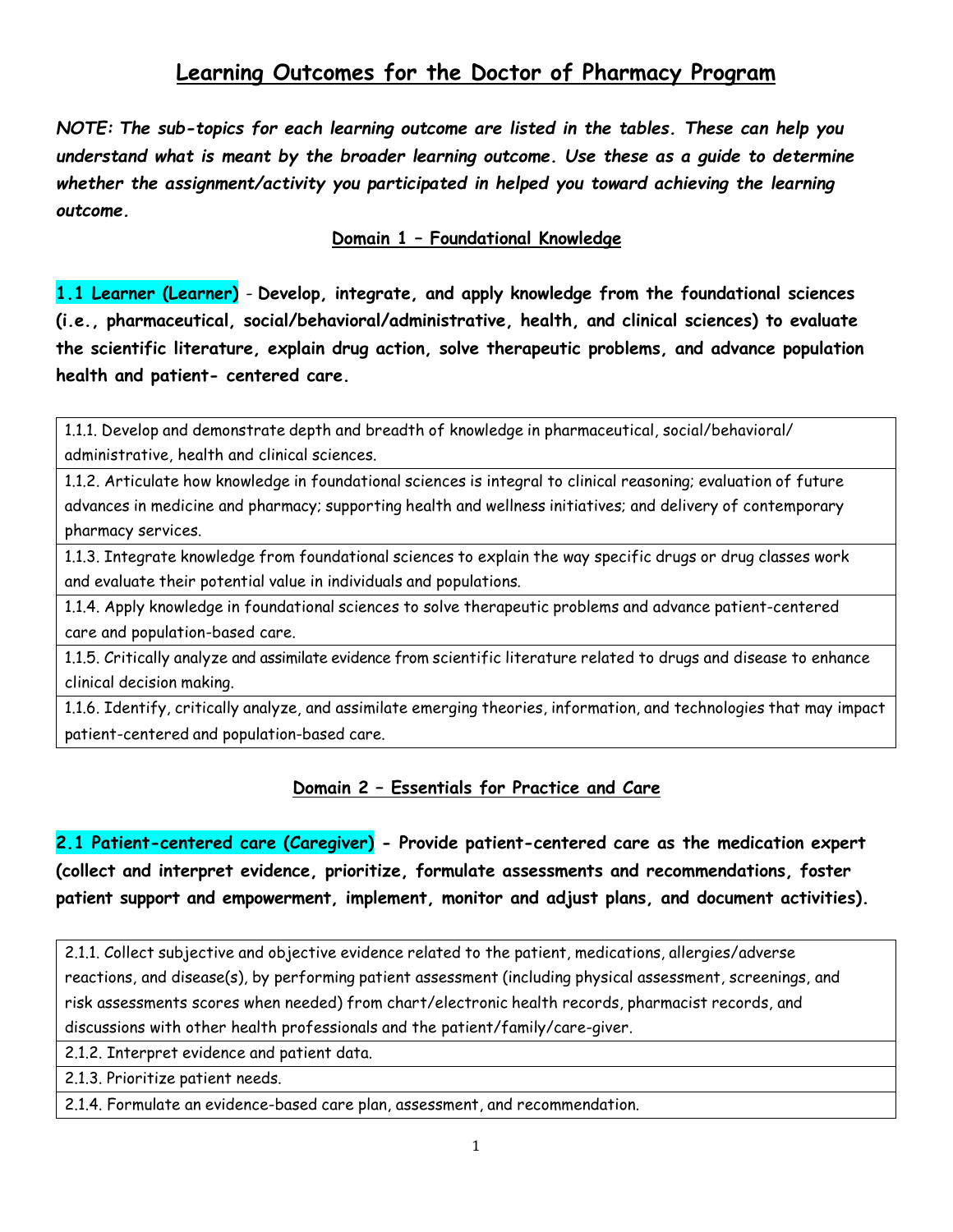2.1.5. Implement and/or recommend patient care plans.

2.1.6. Monitor the patient and adjust the care plan as needed.

2.1.7. Document patient care related activities.

# **2.2 Medication use systems management (Manager) - Manage patient healthcare needs using human, financial, technological, and physical resources to optimize the safety and efficacy of medication use systems.**

2.2.1. Compare and contrast the components of typical medication use systems in different pharmacy practice settings.

2.2.2. Describe the role of the pharmacist in impacting the safety and efficacy of each component of a typical medication use system (i.e., procurement, storage, prescribing, transcription, dispensing, administration, monitoring, and documentation).

2.2.3. Utilize technology that is a component to or of the medication use system.

2.2.4. Identify and utilize human, financial, and physical resources to optimize the medication use system.

2.2.5. Manage medication needs of patients during transitions of care.

2.2.6. Apply standards, guidelines, best practices, and established processes related to safe and effective medication use.

2.2.7. Utilize continuous quality improvement techniques in the medication use process and participate in identifying system errors and, when possible, implement solutions.

2.2.8. Demonstrate the ability to compound extemporaneous and commercially available dosage forms, dispense, and administer medications in a variety of healthcare settings.

2.2.9. Apply legal, ethical, and professional standards within a medication use system.

2.2.10. Apply the principles of human resource management to manage pharmacy personnel.

2.2.11. Demonstrate knowledge of and an ability to use medical informatics.

2.2.12. Demonstrate the ability to apply a systems approach to improve patient (medication) safety.

### **2.3 Health and wellness (Promoter) - Design prevention, intervention, and educational strategies for individuals and communities to manage disease and improve health and wellness.**

2.3.1. Describe systematic preventive care, using risk assessment, risk reduction, screening, education, and immunizations.

2.3.2. Provide prevention, intervention, and educational strategies for individuals and communities to improve health and wellness.

2.3.3. Participate with interprofessional healthcare team members in the management of, and health promotion for patients.

2.3.4. Evaluate personal, social, economic, and environmental conditions to maximize health and wellness.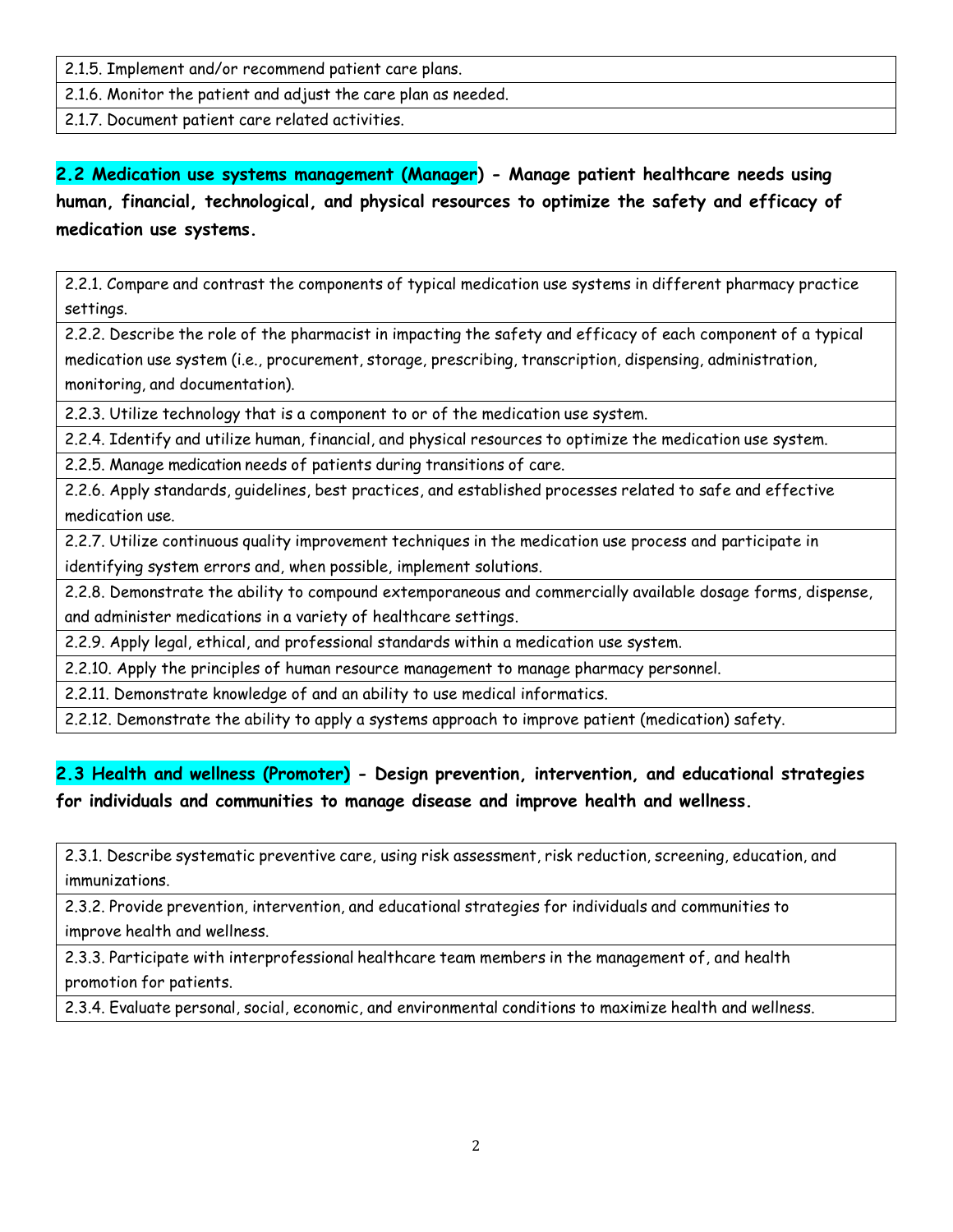**2.4 Population-based care (Provider) - Describe the way in which** *population-based care* **influences** *patient-centered care* **and influences the development of practice guidelines and evidence-based best practices.**

2.4.1. Assess the healthcare status and needs of a targeted patient population.

2.4.2. Develop and provide an evidence-based approach to care that considers the cost, care, access, and

satisfaction needs of a targeted patient population.

2.4.3. Participate in actual or simulated population health management by evaluating and adjusting interventions to improve health.

### **Domain 3 - Approach to Practice and Care**

## **3.1 Problem Solving (Problem Solver) - Identify problems; explore and prioritize potential strategies; and design, implement, and evaluate a viable solution.**

3.1.1. Identify and define all relevant problems.

3.1.2 Select between the primary as well as secondary problems.

3.1.3. Define goals and alternative goals.

3.1.4. Explore multiple solutions by organizing, prioritizing, and defending each possible solution.

3.1.5. Anticipate positive and negative outcomes by reviewing assumptions, inconsistencies, and unintended consequences.

3.1.6. Recommend and/or implement the most viable solution, including monitoring parameters, to measure intended and unintended consequences.

3.1.7. Reflect on the solution implemented and its effects to improve future performance.

### **3.2 Educator (Educator) - Educate all audiences by determining the most effective and enduring ways to impart information and assess understanding.**

3.2.1. Conduct a learning needs assessment of constituents who would benefit from pharmacist-delivered education (e.g., patients/caregivers, technicians and interns, pharmacy students, fellow pharmacists, other healthcare providers, legislators).

3.2.2. Develop learning objectives.

3.2.3. Select the most effective techniques/strategies to achieve learning objectives.

3.2.4. Demonstrate the ability to coordinate educational efforts with other healthcare providers, when

appropriate, to ensure a consistent, comprehensive, and team-based encounter.

3.2.5. Ensure instructional content contains the most current information relevant for the intended audience.

3.2.6. Demonstrate the ability to deliver educational messages via various techniques such as one-on-one

discussions, oral presentations, and written materials.

3.2.7. Assess audience comprehension of the educational session.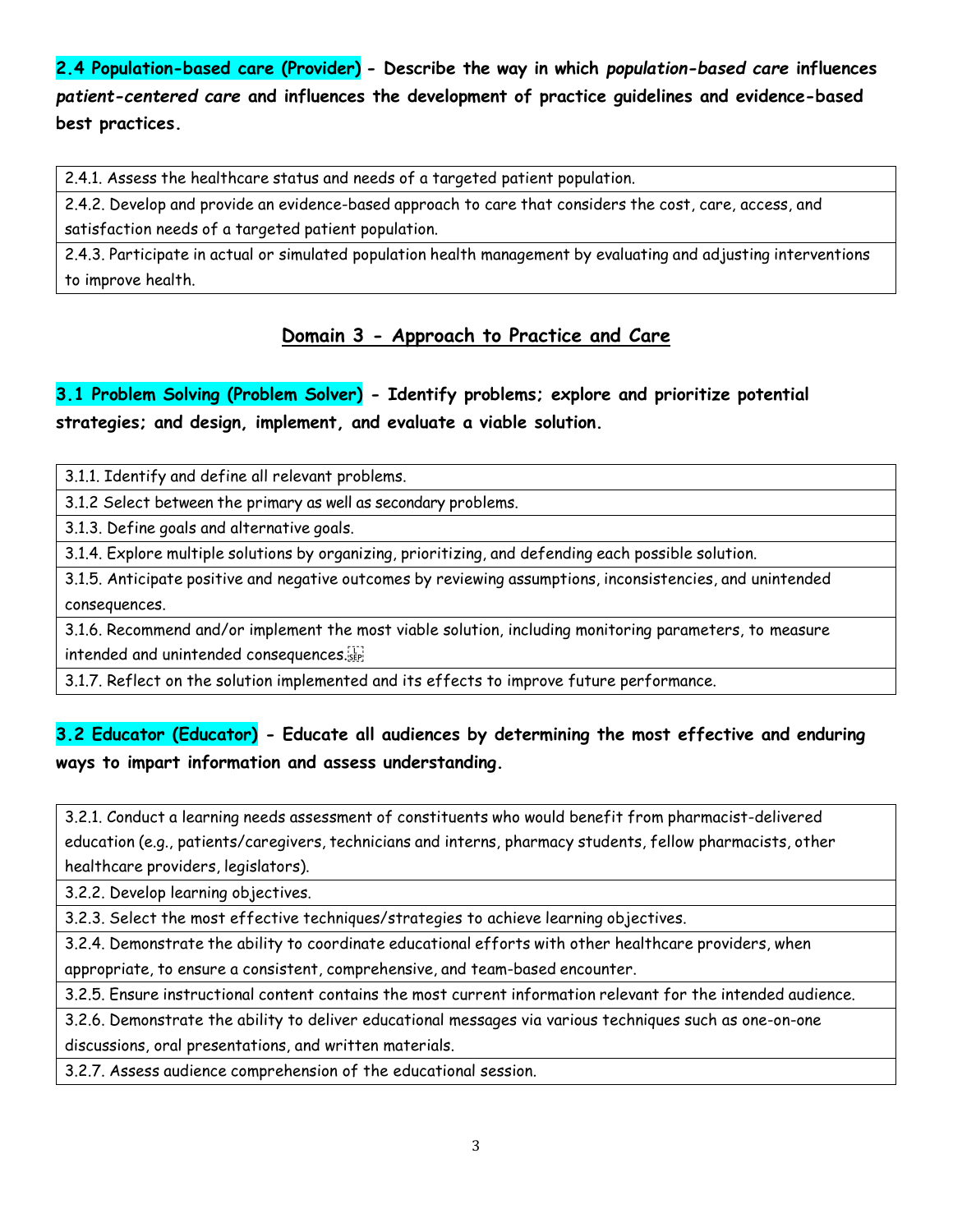### **3.3 Patient Advocacy (Advocate) - Assure that patients' best interests are represented.**

3.3.1. Empower patients to take responsibility for, and control of, their health.

3.3.2. Assist patients in navigating through the healthcare system.

3.3.3. Assist patients in obtaining the resources and care required in an efficient and cost-effective manner

(e.g., triage to social and/or other healthcare services).

**3.4 Interprofessional collaboration (Collaborator) - Actively participate and engage as a healthcare team member by demonstrating mutual respect, understanding, and values to meet patient care needs.**

3.4.1. Establish a climate of shared values and mutual respect necessary to meet patient care needs.

3.4.2. Define clear roles and responsibilities for team members to optimize outcomes for specific patient care encounters.

3.4.3. Communicate in a manner that values team-based decision making and shows respect for contributions from other areas of expertise.

3.4.4. Foster accountability and leverage expertise to form a highly functioning team (one that includes the patient, family, and community) and promote shared patient-centered problem solving.

# **3.5 Cultural Sensitivity (Includer) - Recognize social determinants of health to diminish disparities and inequities in access to quality care.**

3.5.1. Recognize the collective identity and norms of different cultures without overgeneralizing (i.e., recognize and avoid biases and stereotyping).

3.5.2. Demonstrate an attitude that is respectful of different cultures.

3.5.3. Assess a patient's health literacy and modify communication strategies to meet the patient's needs.

3.5.4. Safely and appropriately incorporate patients' cultural beliefs and practices into health and wellness care plans.

### **3.6 Communication (Communicator) - Effectively communicate verbally and nonverbally when interacting with an individual, group, or organization.**

3.6.1. Interview and/or counsel patients/care givers using an organized structure, specific questioning techniques (e.g., motivational interviewing), and medical terminology adapted for the audience.

3.6.2. Actively listen and ask appropriate open and closed-ended questions to gather information.

3.6.3. Use available technology and other media to assist with communication as appropriate.

3.6.4. Use effective interpersonal skills to establish rapport and build trusting relationships.

3.6.5. Communicate assertively, persuasively, confidently, and clearly.

3.6.6. Demonstrate empathy when interacting with others.

3.6.7. Deliver and obtain feedback to assess learning and promote goal setting and goal attainment.

3.6.8. Develop professional documents pertinent to organizational needs (e.g., monographs, policy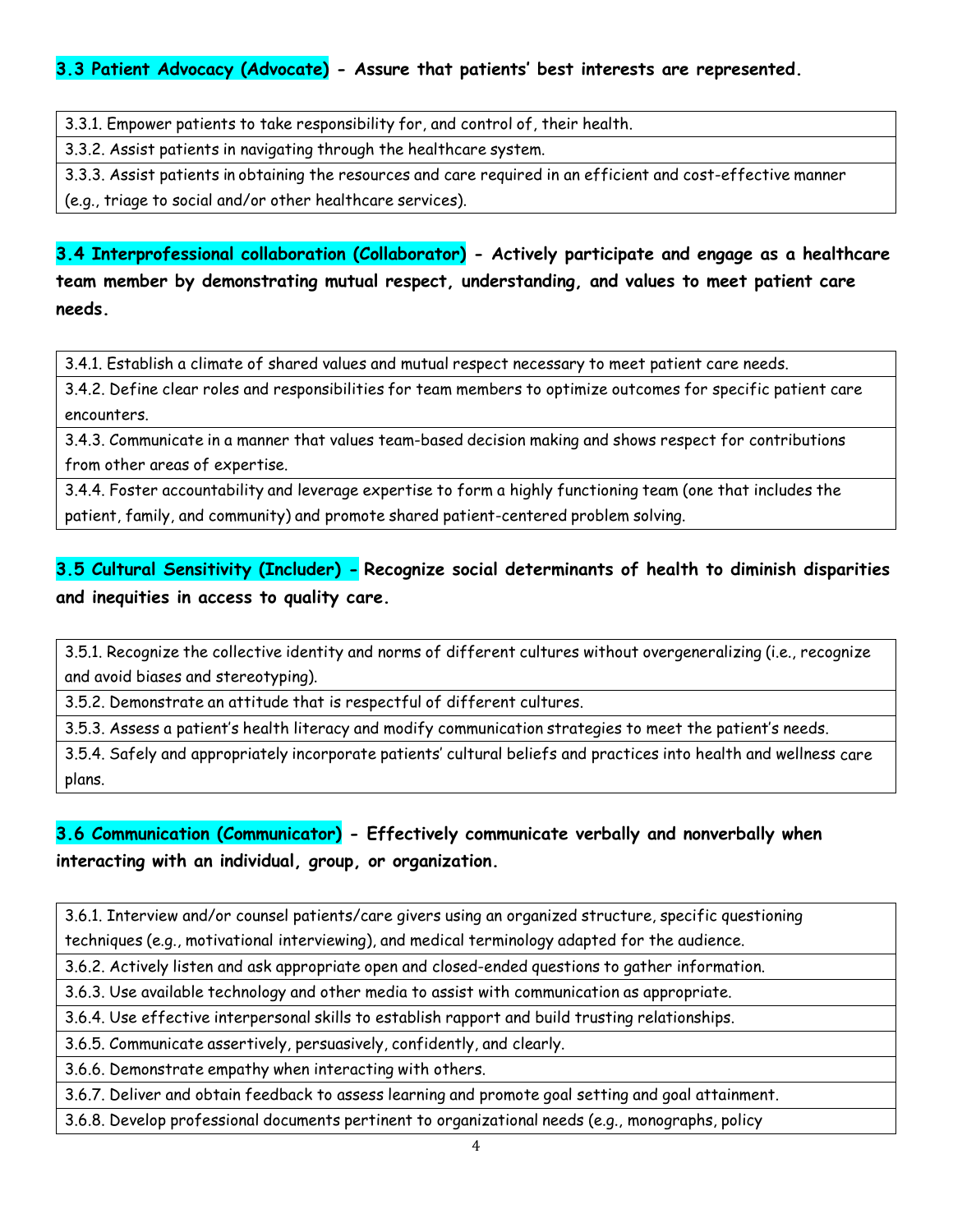documents).

3.6.9. Document patient care activities clearly, concisely, and accurately using appropriate medical terminology, standardized qualitative and quantitative methods, and/or uniform coding systems.

3.6.10. Participate in the examination of a practice site's commitment, capacity, and efforts to meet the communication needs of the populations served by the practice environment.

### **Domain 4 – Personal and Professional Development**

**4.1 Self-awareness (Self-aware)** - **Examine and reflect on personal knowledge, skills, abilities, beliefs, biases, motivation, and emotions that could enhance or limit personal and professional growth.**

4.1.1. Use metacognition to regulate one's own thinking and learning.

4.1.2. Maintain motivation, attention, and interest (e.g., habits of mind) during learning and work-related activities.

4.1.3. Identify, create, implement, evaluate, and modify plans for personal and professional development for the purpose of individual growth.

4.1.4. Approach tasks with a desire to learn.

4.1.5. Demonstrate persistence and flexibility in various situations; engaging in help seeking behavior when appropriate.

4.1.6. Strive for accuracy and precision by displaying a willingness to recognize, correct, and learn from errors.

4.1.7. Use constructive coping strategies to manage stress.

4.1.8. Seek personal, professional, or academic support to address personal limitations.

4.1.9. Display positive self-esteem and confidence when working with others.

4.1.10. Demonstrate the ability to be a self-directed lifelong learner.

### **4.2 Leadership (Leader) - Demonstrate responsibility for creating and achieving shared goals, regardless of position.**

4.2.1. Identify, compare, and contrast the characteristics that reflect leadership versus management.

4.2.2. Identify the history (e.g., successes and challenges) of a team before implementing changes.

4.2.3. Develop relationships, value diverse opinions, and utilize individuals' strengths and weaknesses to promote teamwork.

4.2.4. Persuasively communicate goals to the team to help build consensus.

4.2.5. Empower team members by actively listening, gathering input or feedback, and fostering collaboration.